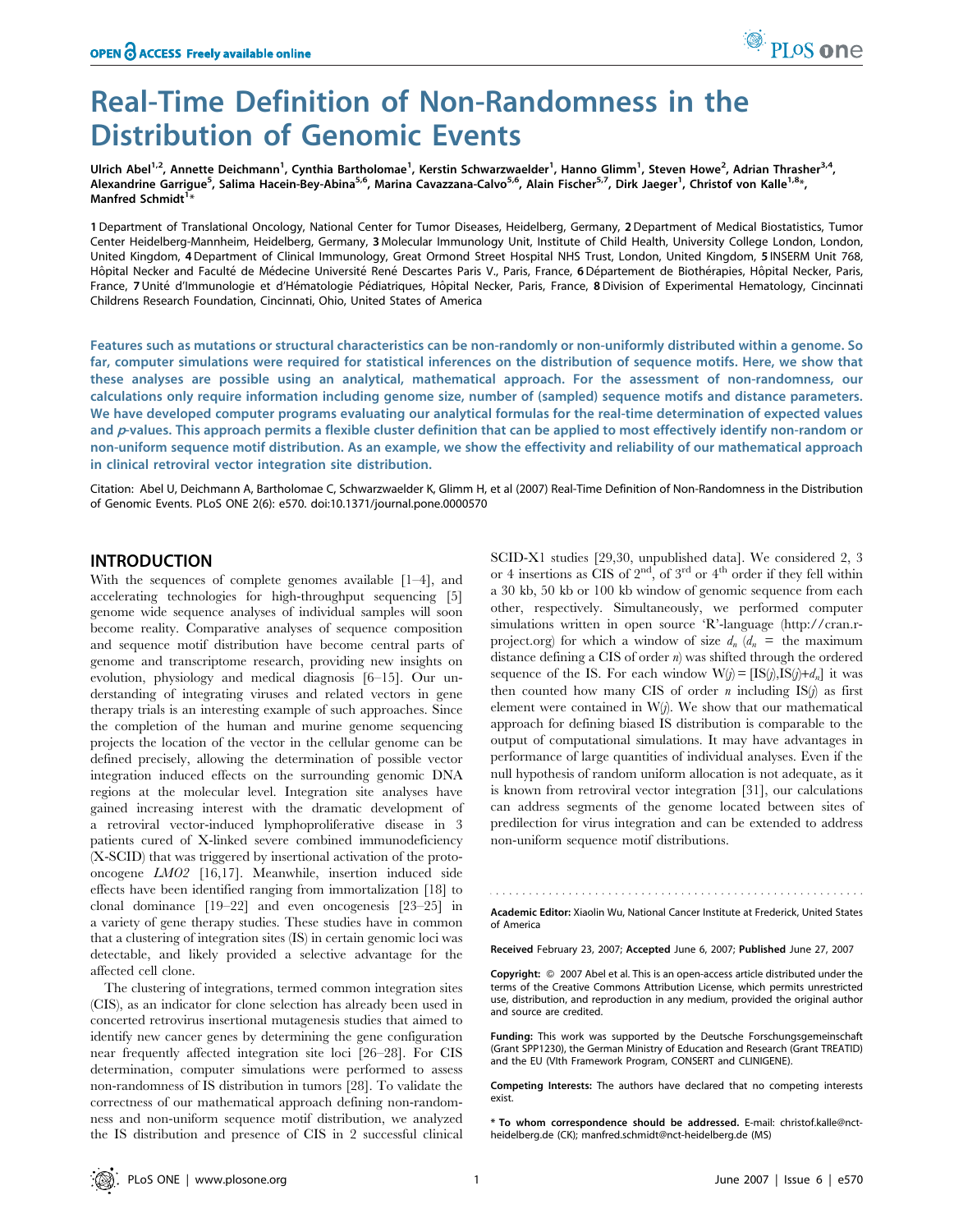# RESULTS AND DISCUSSION

#### Part 1: Random uniform allocation of IS

For the purpose of this discussion, the unit of observation (location and distance) is kilobasepair (kb). We assume that a number  $n_i$  of IS is randomly allocated (with a uniform distribution) to the locations of a genome consisting of g kb. A CIS of order n is an ntuple of IS such that the maximum distance between the lowest and highest position is no greater than a fixed bound.

Further terminology

- $d_n$ , defining "size" or distance of a CIS of order n, i.e. maximum permissible distance between any two members of a CIS of order n.;
- $P_n$ , probability that a given (sub)set of n IS that are randomly allocated form a CIS of order n
- $P(m,d)$ , probability that a given subset of m randomly allocated IS has a span  $($  = maximum distance between any two elements) of exactly d.
- $E_n$ , expected value of the number of CIS of order n

We start with the elementary observation that  $E_n$  equals  $P_n$  times the number of subsets of IS consisting of  $n$  elements:

$$
E_n = \binom{n_{is}}{n} \cdot P_n \tag{1}
$$

Clearly,

$$
P_n = \sum_{d=0}^{d_n} P(n,d) \tag{2}
$$

It remains to determine  $P(n,d)$ . First note that  $P(1,d) = 0$  for  $d > 0$ . Furthermore, for all  $m \ge 1$ :

$$
P(m,0) = \frac{1}{g^{m-1}}
$$
 (3)

A recursive formula for  $P(m,d)$ ,  $d>0$ , can be derived by breaking down the potential CIS of order m into subsets of  $m-1$  elements having a span of  $d \leq d$ , to which an m-th IS is added such that the maximum span is exactly d:

$$
P(m,d) = \frac{1}{g} \left\{ \sum_{d'=0}^{d-1} \left[ 2 \cdot P(m-1,d') \right] + (d+1)P(m-1,d) \right\} + r \tag{4}
$$

where  $r$  is a negligible correction term that arises because the uncorrected recursion formula is strictly valid only for subsets of IS that have a distance  $\geq d$  from the telomeres.

By mounting the recursive ladder  $(m = 1,...,n)$ , these formulas successively yield  $P(n,d)$ ,  $P_n$ , and  $E_n$ . In particular, one easily obtains  $(d>0)$ :

$$
P(2,d) \approx \frac{2}{g}
$$

$$
P(3,d) \approx \frac{6d}{g^2}
$$

$$
P(4,d) \approx \frac{12d^2 + 2}{g^3}
$$

Plugging this into equations (2) and (1) yields for the expected

value  $E_n$ :

$$
E_2 \approx {n_{is} \choose 2} \frac{(2d_2+1)}{g}
$$

$$
E_3 \approx {n_{is} \choose 3} \frac{\{3d_3(d_3+1)+1\}}{g^2}
$$

$$
E_4 \approx {n_{is} \choose 4} \frac{1+2d_4\{1+(d_4+1)(2d_4+1)\}}{g^3}
$$

As shown in Table 1, our mathematical approximation corresponds extremely well to the mean values found in 50000 simulation runs.

Statistical inferences, such as the calculation of  $p$ -values, can be based on the observation that, under the null hypothesis  $(H_0)$  of random uniform allocation of the IS, the number of CIS of order  $n$ is (approximately) Poisson distributed with parameter  $\lambda = E_n$ . Thus, if the random variable  $X$  denotes the number of CIS of order *n*, and  $X = k$  is observed in a trial, then the *p*-value  $P(X \ge k)$  of this observation calculated under  $H_0$ , i.e. from the Poisson distribution  $P_o(E_n)$ , is given by

$$
P(X \ge k | H_o) = 1 - \sum_{i=0}^{k-1} \frac{\lambda^i}{i!} e^{-\lambda} = P(\chi^2 \le 2E_n),
$$

where the random variable  $\chi^2$  has a chi-square distribution with 2 k degrees of freedom [32,33].

The Poisson approximation to the true random distribution of CIS is exceedingly close. In fact, if the number of simulation runs is sufficiently high, the simulated distribution is virtually undistinguishable from  $P_0(E_n)$ . In particular, both the expected values and the p-values derived from  $P_{o}(E_n)$  are nearly identical to those obtained in computer simulations. The latter point is apparent from Table 2, where for a final proof of principle of our mathematical calculations, results of the analysis of our integration data set retrieved from two clinical SCID-X1 therapy trials [unpublished data] are given.

The *p*-value can be calculated by means of either of the following commands ('R' code): 1–ppois(lambda =  $E_n$ ,  $q = k-1$ ) or pchisq(df = 2k,  $q = 2E_n$ ). Using the data of **Table 2** (first line) 1– ppois(lambda = 0.19,  $q=2$ ) or pchisq(df = 6,  $q=0.38$ ). In both

Table 1 Mean values for random CIS formation (1000 IS) determined either with computer simulations or mathematically. ......................................................................

| Order of CIS    | Mean Value Mathematical Formula                                                              | Mean Value<br>Computer<br><b>Simulations</b> |
|-----------------|----------------------------------------------------------------------------------------------|----------------------------------------------|
| 2 <sub>nd</sub> | $E_2 \approx \left(\frac{1000}{2}\right) \frac{61}{3.12 \cdot 10^6} = 9.77$                  | 9.75                                         |
| 3rd             | $E_3 \approx \left(\frac{1000}{3}\right) \frac{7651}{(3.12 \cdot 10^6)^2} = 0.13$            | 0.13                                         |
| $4^{\text{th}}$ | $E_4 \approx \left(\frac{1000}{4}\right) \frac{4.06 \cdot 10^6}{(3.12 \cdot 10^6)^3} = 0.01$ | 0.01                                         |

Simulations were performed with 50000 runs each. g, haploid size of the human genome: 3.12 x 10<sup>6</sup> kb;  $d_{\rm{n}}$ , genomic window size [kb] for CIS of n<sup>th</sup> order:  $d_2$  = 30,  $d_3$  = 50, and  $d_4$  = 100;  $n_{\text{is}}$ , number of (assumed) sampled integration sites: 1000.

.......................................................... doi:10.1371/journal.pone.0000570.t001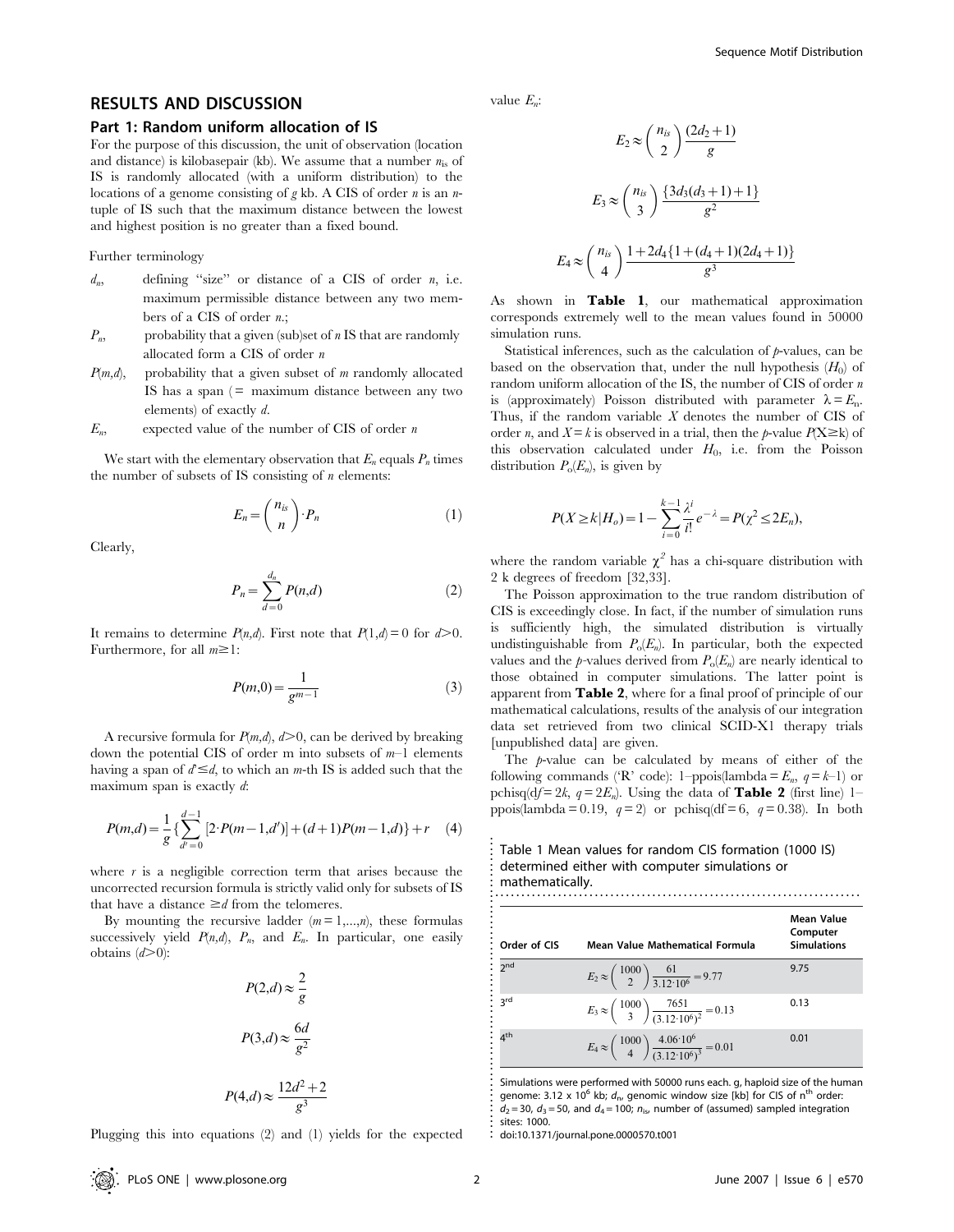Table 2 Comparative analysis of mean values and p-values obtained computationally ('Simulation') or mathematically ('Formula').

| CIS | ıs  | <b>MV Simulation</b> | <b>MV Formula</b> | p-Value<br><b>Simulation</b> | p-Value<br>Formula    |
|-----|-----|----------------------|-------------------|------------------------------|-----------------------|
| 3   | 140 | 0.188                | 0.190             | 0.0009                       | 0.001                 |
|     | 134 | 0.175                | 0.174             | 0.16                         | 0.16                  |
| 4   | 102 | 0.100                | 0.101             | $\Omega$                     | $3.9 \times 10^{-6}$  |
| 15  | 304 | 0.899                | 0.900             | 0                            | $6.8 \times 10^{-14}$ |
| 102 | 572 | 3.200                | 3.193             | 0                            | $<$ 10 <sup>-16</sup> |

The results refer to the presence of CIS detected in 2 clinical X-SCID gene therapy studies [unpublished data]. Simulations were performed with 50000 runs on the haploid size of the human genome (3.12 $\times$ 10<sup>6</sup> kb). P-values estimated from simulations equal the proportion per 50000 runs in which the number of CIS was at least as high as the number observed in the trials. The genomic window size chosen for CIS of 2<sup>nd</sup> order was 30kb. CIS, number of identified CIS of  $2^{nd}$  order in patient and control samples pre- and posttransplant; IS, number of all unique identified integration sites in patient and control samples pre- and post-transplant; MV, mean value.

.................................................................. doi:10.1371/journal.pone.0000570.t002

instances, the result is 0.00099. Alternatively, the table of the chisquare distribution with 6 degrees of freedom can be used to look up the probability  $P(X \le 0.38)$ . One should note that, for low  $E_n$ , the p-value of a single observed CIS is virtually identical to  $E_n$ . This implies that, for  $n \geq 5$ , no p-values need to be calculated (and hence no formulas are required for  $E_n$ ,  $n>5$ ), because even with an extremely liberal definition of the CIS ( $d_5$  = 500) and a fairly high number of IS ( $n_{is} = 1000$ ) a single CIS of order 5 will be statistically significant ( $p = 0.027$ ).

#### Part 2: Non-uniform allocation of IS

Defining non-randomness in the clustering of genomic events often requires additional precautions as sequence structures of interest may already have known specific distribution biases. In the case of our clinical example (unpublished data), it is known that retroviral vectors based on the murine leukaemia virus (MLV) tend to integrate into gene coding regions preferentially near the transcriptional start site (TSS) [34-36]. It is also proposed that additional factors, indeed mostly unknown, may influence the accessibility of vectors to certain genomic DNA regions [37]. Thus, the null hypothesis of random uniform allocation of MLV IS distribution may not be adequate according to the current 'state of the art', as has recently been argued [31]. In line with this study, we portioned the genome into 2 adequate areas that differ in the likelihood of getting targeted by vectors.

Further terminology

| $n_{\rm TSS}$                                                                          | number of TSS;                        |
|----------------------------------------------------------------------------------------|---------------------------------------|
| T5,                                                                                    | an interval of $+/-5kb$ around a TSS; |
| GT5,                                                                                   | union of all T5                       |
| $n_{\text{is,Mix}}, n_{\text{is,Comp}},$                                               | number of IS occuring in GT5 and in   |
|                                                                                        | the complement of GT5, respectively   |
| $n_{\text{cis},\text{GT5}}$ , $n_{\text{cis},\text{Mix}}, n_{\text{cis},\text{Comp}},$ | number of CIS occurring in GT5, both  |
|                                                                                        | in GT5 and in the complement of GT5   |
|                                                                                        | and in the complement of GT5 only,    |
|                                                                                        | respectively.                         |

Clearly, the expected value  $E_n$  of the number CIS of order *n* is given by the following sum:

$$
E_{\rm n} = E(n_{\rm cis,GT5}) + E(n_{\rm cis,Mix}) + E(n_{\rm cis,Comp})
$$
 (5)

In the following it will be shown how to calculate the terms on the right side of (5). We start with the expected value of  $n_{\text{cis,GT5}}$  fore what we assume that vector integration into any T5 occurs with the same probability. Then

$$
E(n_{\rm cis,GT5}) = n_{\rm TSS} \cdot E(X),\tag{6}
$$

where  $X$  is the number of CIS (among those occurring in GT5) that occur in a fixed T5. Observing that *i* IS in a fixed T5 yield i n CIS of order  $n$  in this T5 one easily obtains the expected value of  $\overline{X}$ 

$$
E(X) = P(X = n) \cdot 1 + P(X = n + 1) \binom{n+1}{n} + P(X = n + 2) \binom{n+2}{n} + \dots
$$
\n(7)

Since X is binomially distributed as  $\sim B(n_{\rm is},GT5,1/n_{\rm TSS})$ ,

$$
P(X=i) = {n_{is,GUS} \choose i} \left(\frac{1}{n_{TSS}}\right)^i \left(\frac{n_{TSS}-1}{n_{TSS}}\right)^{n_{is,GUS}}
$$
(8)

Merging equations (6)–(8) yields the desired formula for  $E(n_{\text{cis,GT5}})$ :

$$
E(n_{cis,GUS}) = n_{TSS} \sum_{i=n}^{n_{is,GUS}} {n_{is,GUS} \choose i} {i \choose n} \left(\frac{1}{n_{TSS}}\right)^i \left(\frac{n_{TSS}-1}{n_{TSS}}\right)^{n_{is,GUS}}(9)
$$

If  $n_{\text{is,GT5}}$  is small compared to  $n_{\text{TSS}}$  (undoubtedly, this is mostly the case), terms of higher order can be neglected so that, because  $(n_{TSS}-1)/n_{TSS} \approx 1$ , formula (9) simplifies to

$$
E(n_{cis,GUS}) \approx n_{TSS} \binom{n_{is,GUS}}{n} \left(\frac{1}{n_{TSS}}\right)^n = \binom{n_{is,GUS}}{n} \left(\frac{1}{n_{TSS}}\right)^{n-1} (10)
$$

Notice that formulas  $(6)$ – $(10)$  do not depend on the spatial distribution of the IS within the T5. (It is unnecessary to account for the closeness of IS within T5 because  $any$  pair – or triple, quadruple etc., for that matter – of IS within a T5 yields a CIS.)

Clearly, the expected value of  $n_{\text{cis,Mix}}$   $E(n_{\text{cis,Mix}})$  is not independent of the distance between the IS and the TSS. Thus, inevitably, assumptions regarding the spatial distribution for the IS will influence its value. In the sequel, a formula for  $E(n_{\rm cis,Mix})$  shall be derived for the case  $n = 2$ . As before, CIS of order 2 are defined by a maximum distance  $d_2$  of 30kb between the IS.

If the TSS are indistiguishable with respect to the probability distribution of the integrations, then

$$
E(n_{\rm cis,Mix}) = n_{\rm is,GT5} \cdot n_{\rm is,Comp} \cdot n_{\rm TSS} \cdot p_{\rm Mix},\tag{11}
$$

where  $p_{\text{Mix}}$  denotes the probability that an arbitrary pair of IS (with one element in GT5 and one element in the complement of GT5) forms a CIS of order 2 around a fixed TSS.

We will assume that the distributions of IS within a T5 and within +/-35 kb around a TSS are symmetric. Then, again using kb as unit of distance,

$$
p_{Mix} = 2 \int_{x=0}^{10} f(x) \int_{y=x-30}^{0} g(y) dy dx.
$$
 (12)

In formula (12) the points  $x=0$  and  $y=0$  correspond to the TSS-5;  $f(x)$  designates the probability density function of vector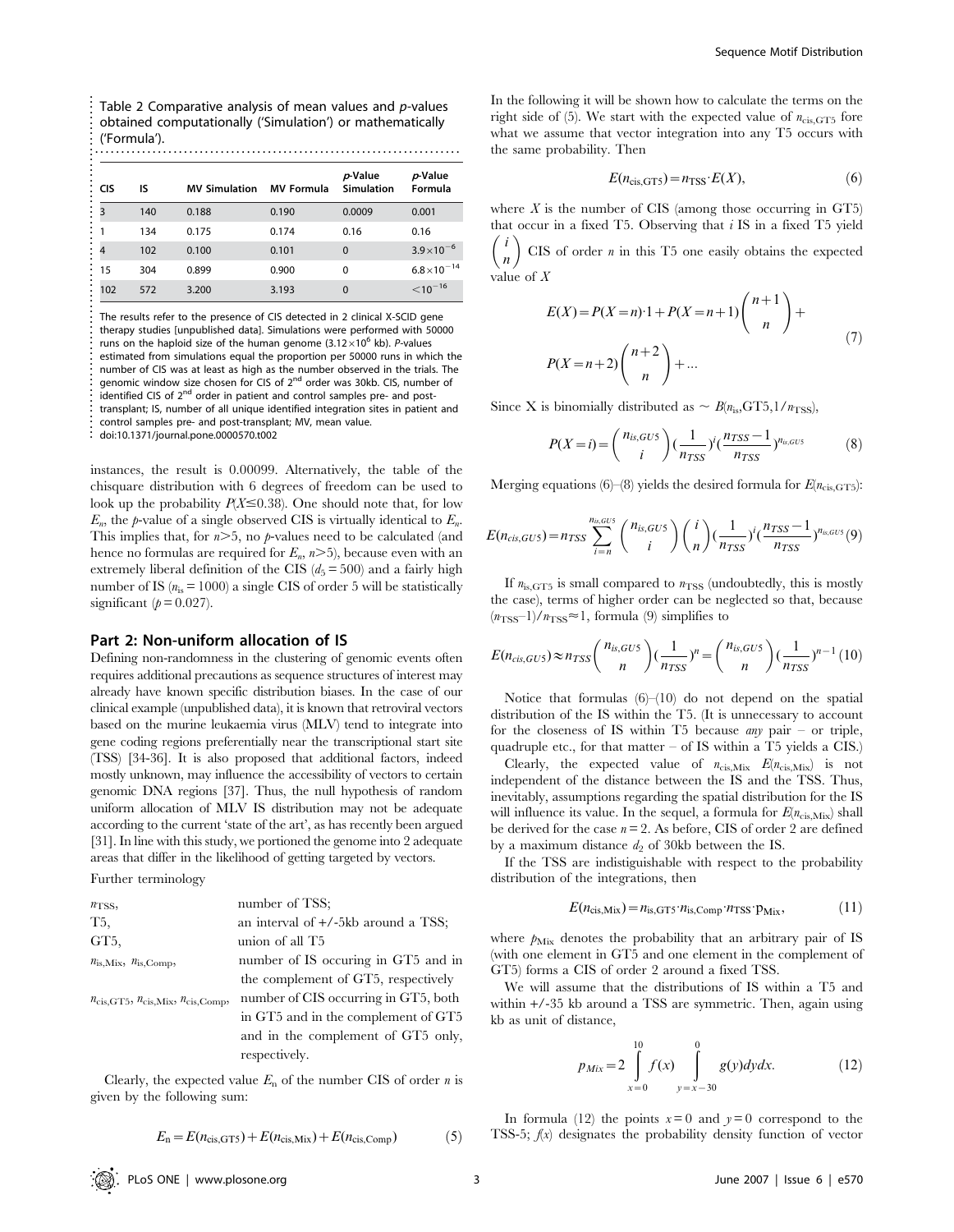integrations in T5; and  $g(y)$  designates the corresponding density function in [TSS-35, TSS-5].

Formula (12) shall be evaluated for two special cases:

Case 1: Vector integrations are uniformly distributed in GT5 and in the complement of GT5, respectively. I.e.,

$$
f(x) \equiv 1/(n_{\text{TSS}} \cdot 10)
$$

$$
g(x) \equiv 1/(g - n_{\text{TSS}} \cdot 10).
$$

Solving the integrals in formula (12) we have

$$
p_{Mix} = \frac{400}{10n_{TSS}(g - 10n_{TSS})}
$$
(13)

Case 2: As above, vector integrations in the complement of GT5 are assumed to be uniformly distributed. However, a triangular distribution is assumed for  $f(x)$ . The corresponding formula is easily calculated:

$$
f(x) = \begin{cases} x/(25n_{TSS}) & \text{if } x \le 5\\ (2/5 - x/25)/n_{TSS} & \text{if } x \ge 5 \end{cases}
$$

By plugging this into (12) we get

$$
p_{Mix} = \frac{170}{3n_{TSS}(g - 10n_{TSS})}
$$
(14)

It may be surprising that a triangular distribution in T5 results in a higher expected value for  $n_{\text{cis,Mix}}$  than a uniform distribution. However, this becomes more plausible if one notes that a higher value is also obtained if the IS are concentrated in an extreme manner within the T5, viz. in a one-point distribution with total mass in the TSS. In this special case (which is particularly easy to evaluate),  $p_{\text{Mix}} = 50/(n_{\text{TSS}}(g - n_{\text{TSS}})).$ 

If, with respect to the formation of CIS, the complement of GT5 could be regarded as a continuum, the expected value of  $n_{\text{cis,Comp}}$ would be given by the formulas developed in Part 1 of this contribution. In the case of retroviral (MLV) vectors, however, the complement of GT5 has rather to be viewed as a partitioned set consisting of approximately TSS disjoint intervals. It follows that that the residual term on the right-hand side of equation (4) (Part 1) may no longer be negligible. Note however, the assumption of a continuum clearly tends to lead to an overestimation of the number of CIS, because the boundaries of the components reduce the number of CIS occurring in their neighborhood. It follows that the formulas derived in Part 1 form an upper bound for  $E(n_{\rm cis,Comp})$ . In particular, the true p-values are less or equal to the values calculated by means of the formulas derived in Part 1.

### **REFERENCES**

- 1. Adams MD, Celniker SE, Holt RA, Evans CA, Gocayne JD, et al. (2000) The genome sequence of Drosophila melanogaster. Science 287: 2185–2195.
- 2. Lander ES, Linton LM, Birren B, Nusbaum C, Zody M, et al. (2001) Initial sequencing and analysis of the human genome. Nature 409: 860–921.
- 3. Holt RA, Subramanian GM, Halpern A, Sutton GG, Charlab R, et al. (2002) The genome sequence of the malaria mosquito Anopheles gambiae. Science 298: 129–149.
- 4. Waterston RH, Lindblad-Toh K, Birney E, Rogers J, Abril JF, et al. (2002) Initial sequencing and comparative analysis of the mouse genome. Nature 420: 520–562.

Table 3 Formulas based statistical analysis of the results on CIS formation in clinical samples derived from 2 clinical X-SCID gene therapy studies [unpublished data]. ......................................................................

| <b>CIS</b> | IS  | <b>MV Uniform</b> <sup>*</sup> | ΜV<br>Triangular <sup>§</sup> | p-Value<br>Uniform*                | $p$ -Value<br>Triangular <sup>§</sup> |
|------------|-----|--------------------------------|-------------------------------|------------------------------------|---------------------------------------|
| 3          | 140 | 0.191                          | 0.212                         | 0.001                              | 0.0014                                |
|            | 134 | 0.175                          | 0.195                         | 0.161                              | 0.177                                 |
| 4          | 102 | 0.101                          | 0.124                         | $4.0 \times 10^{-6}$               | $6.1 \times 10^{-6}$                  |
| 15         | 304 | 0.905                          | 1.006                         | $7.4 \times 10^{-14}$              | $3.3 \times 10^{-13}$                 |
| 102        | 572 | 3.212                          | 3.568                         | $<$ 10 <sup><math>-16</math></sup> | $<$ 10 <sup><math>-16</math></sup>    |

Calculations were performed on the haploid size of the human genome (3.12  $\times$ 10<sup>6</sup> kb) and on the basis of an IS skewing (25% of all IS) to the  $+/-$  5 kb TSS region, for which an  $(*)$  uniform or a  ${^{8}}$  triangular IS distribution, respectively was assumed. 75% of IS were assumed to be uniformly distributed over the remaining human genome. The genomic window size chosen for CIS of 2<sup>nd</sup> order was 30 kb. CIS, number of identified CIS of 2<sup>nd</sup> order in patient and control samples pre- and post-transplant; IS, number of all unique identified integration sites in patient and control samples pre- and post-transplant; MV, mean value.

doi:10.1371/journal.pone.0000570.t003

..................................................................

Therefore, any positive statements regarding statistical significance remain valid. Moreover, the overestimation is probably fairly small given that the sections of GT5 located between the TSS are mostly rather wide compared to the length defining a CIS.

Indeed, the null hypothesis of non-uniform allocation for IS distribution does not substantially change the results we have obtained based on the hypothesis of a random uniform allocation for CIS formation in our clinical samples (Table 2), as is shown in Table 3.

Our mathematical formulas allow a reliable, straightforward calculation of non-randomness in CIS and other genomic event distributions under the null hypothesis of uniform and nonuniform allocation. Using formula based workspaces (available on request), expected values and *p*-values can be calculated with ease in real-time. They may be preferable to computer simulations when (routine) high-speed processing of large quantities of analyses is needed. Our approach enables a closely problem-oriented, highly exact evaluation of non-randomness that is useful for assessing IS distribution in clinical trials and for assessing the distribution of any sequence motif of interest in a natural or artificial genome.

## ACKNOWLEDGMENTS

#### Author Contributions

Conceived and designed the experiments: MS Cv UA. Performed the experiments: AD Cb KS UA. Analyzed the data: MS AD Cb KS HG UA. Contributed reagents/materials/analysis tools: AF AT DJ SH AG SH MC. Wrote the paper: MS Cv UA. Other: Senior authors: Cv MS.

- 5. Margulies M, Egholm M, Altman WE, Attiya S, Bader JS, et al. (2005) Genome sequencing in microfabricated high-density picolitre reactors. Nature 437: 376–380.
- 6. Camargo AA, Samara HP, Dias-Neto E, Simao DF, Bigotto IA (2001) The contribution of 700,000 ORF sequence tags to the definition of the human transcriptome. Proc Natl Acad Sci U S A 98: 12103–12108.
- 7. Riva A, Delorme M-O, Chevalier T, Guilhot N, Henaut C, et al. (2004) The difficult interpretation of transcriptome data: the case of the GATC regulatory network. Computational Biology and Chemistry 28: 109–118.
- 8. Gerhard DS, Wagner L, Feingold EA, Shenmen CM, Grouse LH, et al. (2004) The status, quality, and expansion of the NIH full-length cDNA project: the Mammalian Gene Collection (MGC). Genome Res 14: 2121–2127.